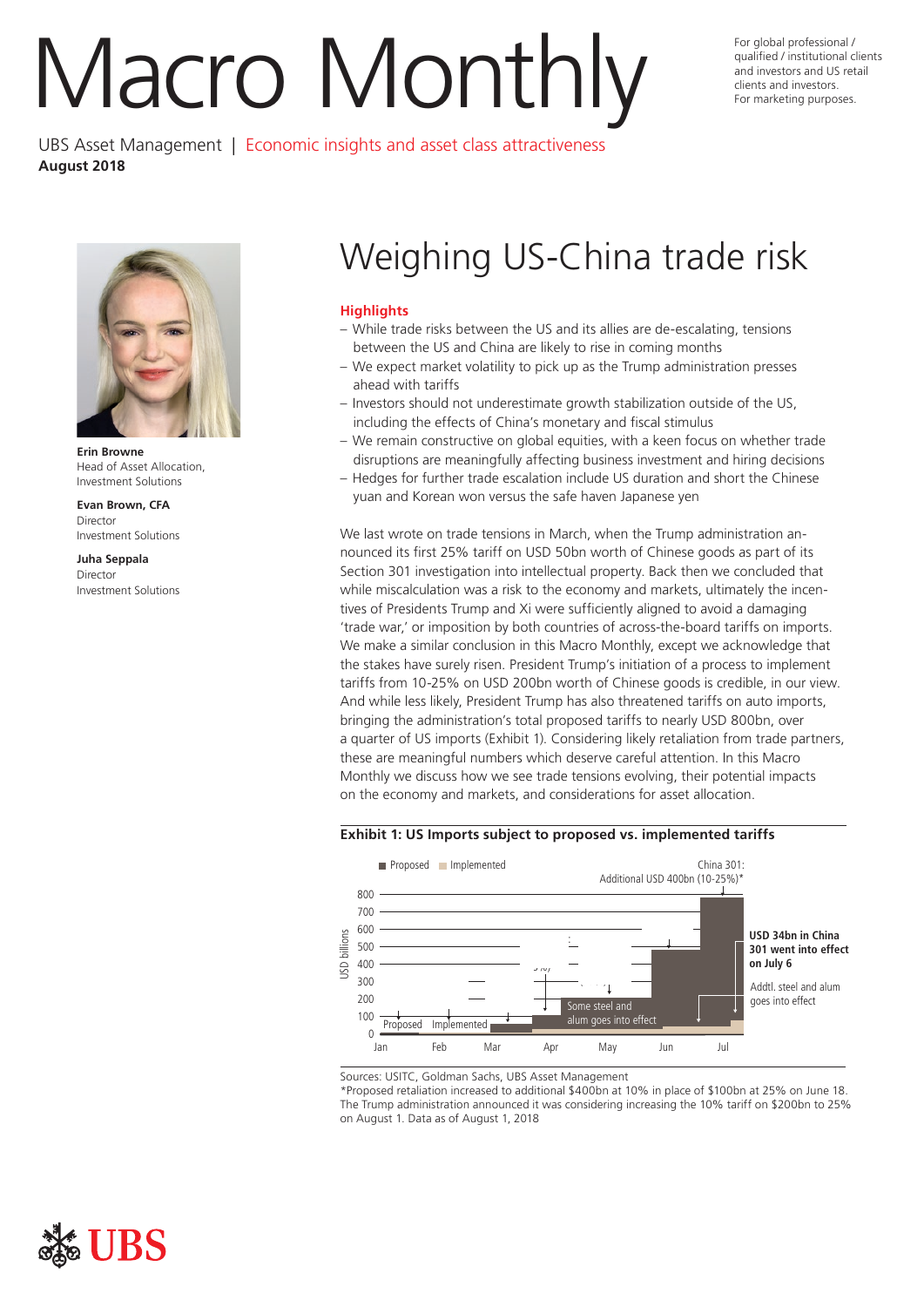Trade policy developments are evolving at a fast pace, though it is not all bad news. NAFTA talks are progressing, with US Trade Representative Robert Lighthizer suggesting it was not unreasonable to have a NAFTA conclusion in August. President Trump and European Commission President Juncker agreed to negotiate tariff reductions between the US and EU, de-escalating trade tensions and lowering the risk of new tariffs. We expect a similar result when Japanese and US officials meet on trade later in August. It is looking as if tariffs on auto imports will be avoided, at least for major US allies.

The recent healing of trade relations between the US and its allies is not a coincidence, in our view. In their press conference last week, Trump and Juncker agreed to work together to reform the WTO. This echoes a recent memo from the European Commission urging modernization of the WTO, with a focus on market access, non-tariff barriers, practices surrounding stateowned enterprises, sustainability objectives, and stricter definitions of which countries count as less developed and therefore eligible for more favorable treatment. While China was not explicitly mentioned in either the EU's report or the Trump-Juncker press conference, the world's second largest economy is clearly emerging as the focal target for the transatlantic allies. We should therefore be careful not to extrapolate the sudden easing of trade tensions between the US and Europe as having positive read-through for upcoming US-China trade developments. Rather, the US, Europe and likely other allies look set to unite and isolate China on trade and tech issues, building leverage for what is shaping up to be a prolonged period of tension.

# **Incentives and constraints for Trump and Xi**

President Trump is incentivized to continue pushing China on trade over the coming months. Polls suggest a majority of US voters are skeptical of the benefits of global trade (Exhibit 2) and are generally favorable towards confronting China with tariffs. The outperformance of the US economy and equity markets, energized by fiscal stimulus, emboldens the President to engage further. He has also offered economic support for the agricultural sector, a loser from Chinese retaliation and key voting bloc ahead of the November midterms. On the other hand, the President has arguably prioritized the US economy and jobs above all else. To the extent his policies create genuine damage to markets or the economy, President Trump may feel the need to dial back pressure.

China's President Xi also has incentives and constraints for further engagement. Having shored up his leadership earlier this year, he does not face the same political pressures as President Trump. Xi may feel he can ride out the US political cycle, prizing Chinese advancement and modernization associated with its Made in China 2025 plan with the clear goal of emerging as a genuine global superpower. Moreover, China has recently taken a number of steps

# **Exhibit 2: Perception of trade on wages and jobs**



Sources: Pew, UBS Asset Management Survey conducted in 2014

to stimulate the economy, including lowering reserve requirements, increasing liquidity, encouraging lending to small and medium enterprises, cutting taxes and allowing the yuan to weaken. Still, China's growth engine depends on global trade and a trade war is already disrupting the deleveraging process that China's leadership views as key to long-term stability.

Given these dynamics, it is of course very difficult to predict how US-China tensions will all play out. At this point we think it's reasonable to assume that tensions will heighten in the near term as there are still no signs of formal negotiations and the Trump administration is politically incentivized to impose the 10-25%/USD 200bn tariff in September. China's next move will be key. There is reason to believe China will retaliate but not proportionately; China's formal response to the initiation of the latest round of US tariffs was less confrontational and specifc as it was to the initial USD 50bn announcement. A less than fully proportional retaliation would create some near-term de-escalation, allowing China to appeal to the WTO and setting the stage for a return of bilateral negotiations. But clearly there is a meaningful risk of ongoing tit-for-tat escalation that undermines economic growth and risk sentiment.

# **Considering the effects on the economy and markets**

Further complicating matters is the difficulty in estimating tariff impacts on economies and asset prices. The direct economic effects of tariffs, such as raising input costs and lowering exports, are unhelpful but manageable. Much more difficult is estimating the indirect effects of tariffs related to supply chain disruption and hits to business sentiment, leading to a potential decline in investment and employment. While global businesses are anecdotally concerned about trade policy uncertainty, we do not yet see hard evidence that it is changing overall business behaviors. OECD business confidence, which leads capital investment, has moderated from all-time highs (from 1975) but stabilized at elevated levels (Exhibit 3). While this generally benign picture can change, we think it's important to watch the data closely to examine the true disruption caused by tariffs.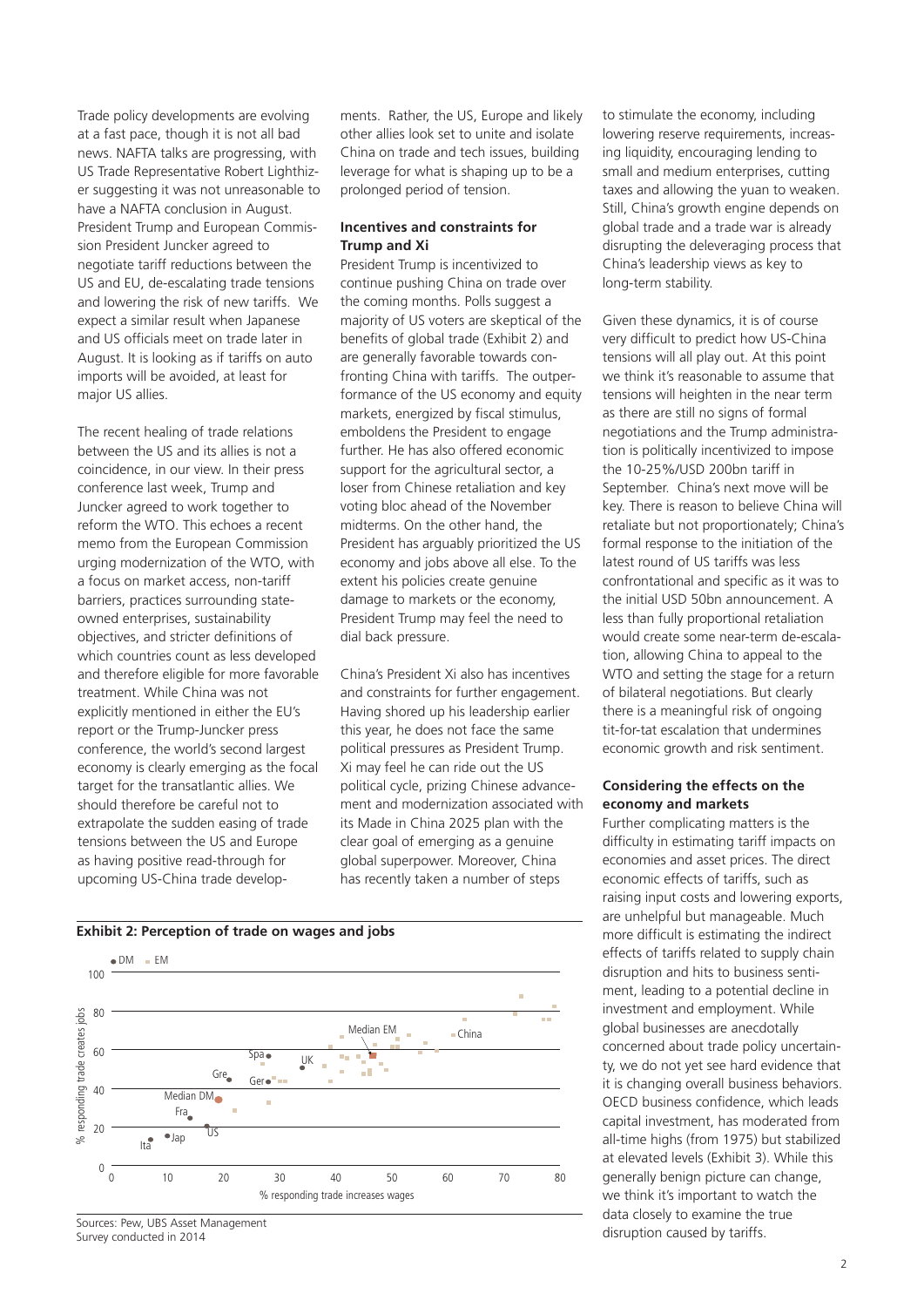



Sources: UBS Asset Management, Macrobond Data as of June 30, 2018

Indeed, the term 'trade war' is used frequently by market participants and in media, but even a worst case scenario should be viewed in historical context. Total proposed tariffs, including on autos which we think as less likely, would bring the US effective tariff rate just above 5% (Exhibit 4). This is a meaningful increase from recent years, but we should be careful not to equate it to 1930s protectionism which exacerbated the Great Depression. We acknowledge that world trade has risen and supply chains have grown much more global and complex over recent decades, but should also take into account that for major economies, trade still represents a relatively small proportion of overall economic growth. Finally, it is important to consider significant stimulus measures, from China in particular, which will help cushion global growth against trade risks.

This is not to minimize the threat of further trade disruption to the global economy and markets. Indeed, we suspect market volatility will pick up from here should the Trump administration dig in as we expect and markets look at potential further escalation from both sides. Nevertheless, our strategy is to wait and see how trade policy evolves with a specific focus on whether this uncertainty is materially impacting plans for investment and employment. Moreover, we have a strong conviction that the administration's strategy will be reflexive to economic and market impact. Should US equities experience a meaningful drawdown, we expect the Trump administration to dial back pressure on trade to avoid undermining its ultimate priority, the strength of the US economy.

# **Exhibit 4: Perception of trade on wages and jobs**

US effective tariff rate (gross customs duties, as share of total imports)



Sources: USITC, Goldman Sachs, UBS Asset Management

\*Dotted line adds (1) enacted tariffs on steel and aluminum, solar panels, washing machines, and \$34bn in imports from China as well as (2) proposed tariffs on autos imports and an additional \$416 in imports from China. Data as of July 27, 2018

#### **The bottom line: Asset allocation**

We remain overweight global equities despite the expectation of some trade escalation and associated market volatility over coming months. Ex-US growth is showing initial signs of stabilization, which is removing upward pressure on the US dollar. Markets should not underestimate China's recent pivot back towards stimulus and its implications for global growth and commodities. The combination of a stable dollar, China's stimulus, still solid global growth and earnings should provide a cushion amid non-negligible trade risks. As we discussed in the last Macro Monthly, valuations for emerging market assets have become much more attractive and are already discounting significant trade escalation. As such we have begun adding EM exposure in some strategies. In fixed income, we maintain neutral exposure to US Treasuries in case trade escalation leads to a fight to quality or a dovish re-pricing of expected Fed tightening. And in FX, we are short the Chinese Yuan and Korean Won and long the safe haven Yen to hedge against further trade disruption.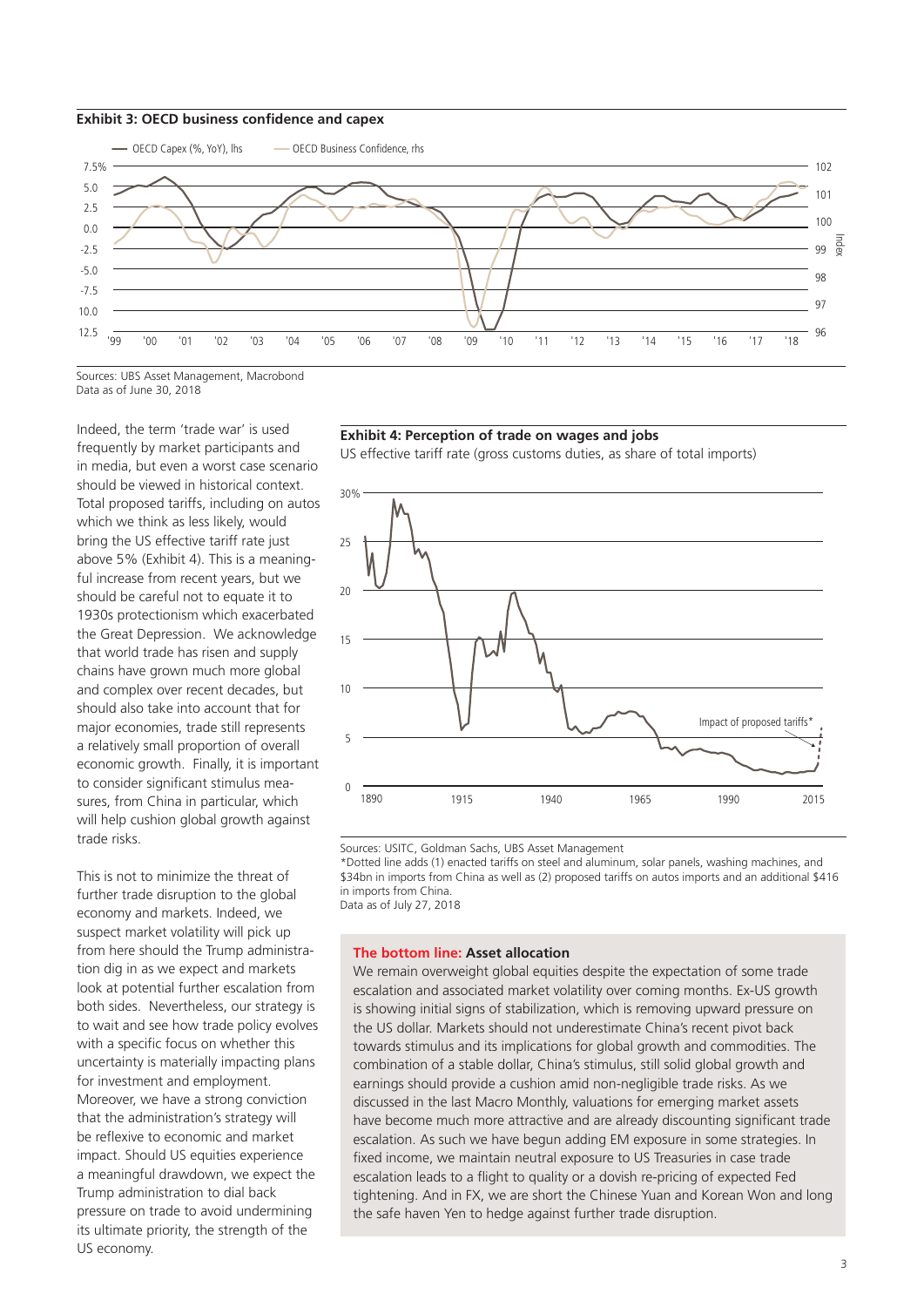# **Asset class attractiveness**

The chart below shows the views of our Asset Allocation team on overall asset class attractiveness, as well as the relative attractiveness within equities, fixed income and currencies, as of end-July 2018.



Source: UBS Asset Management Investment Solutions Asset Allocation team as at July 31, 2018. Views are provided on the basis of a 12-18 month investment horizon, are not necessarily refective of actual portfolio positioning and are subject to change. For illustrative purposes only.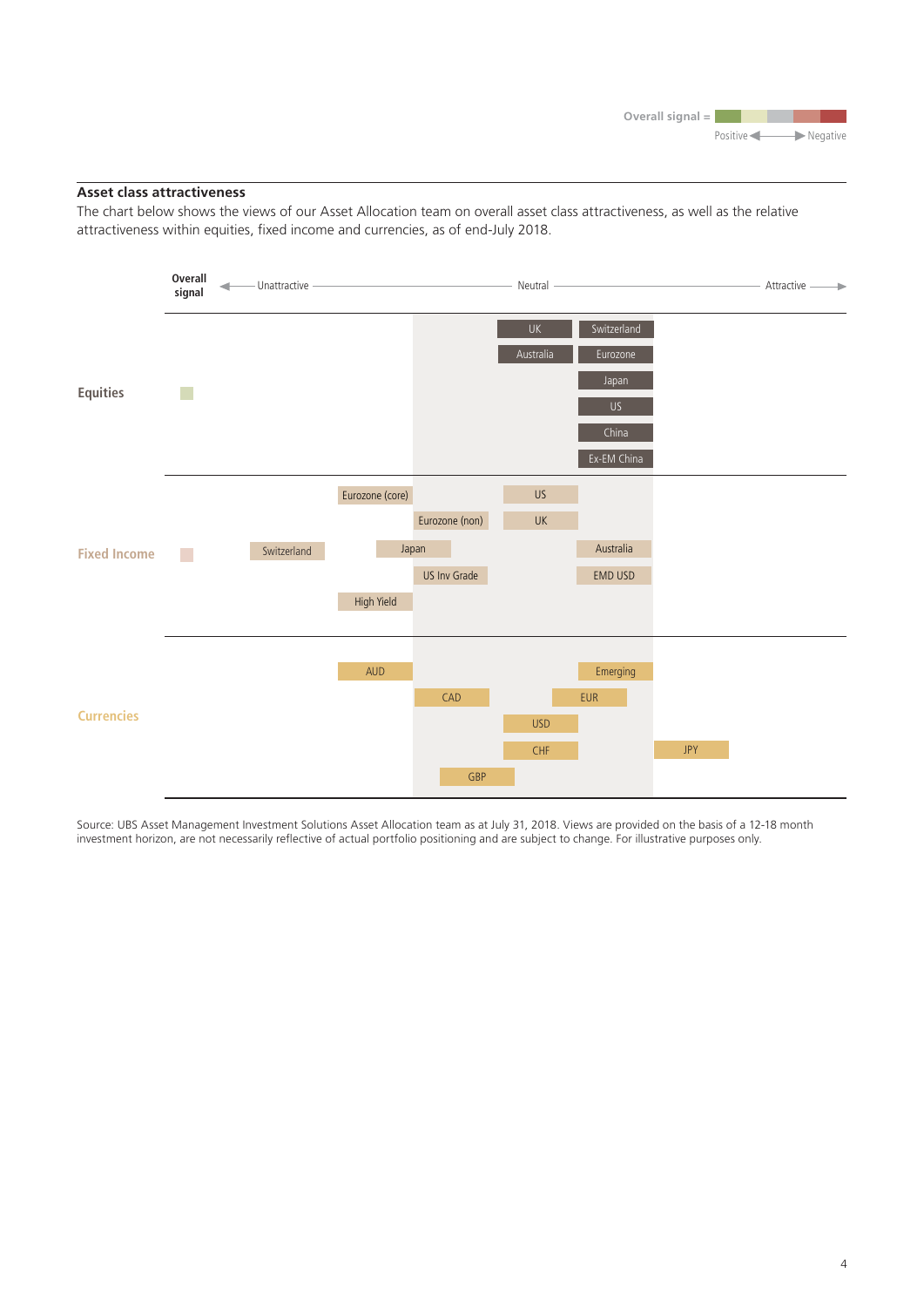**Overall signal =** 

Positive Negative

| <b>Asset Class</b>                                              | <b>Overall signal</b>                                                                                                 | <b>UBS Asset Management's viewpoint</b>                                                                                                                                                                                                                                                                                                                                                                                                                                                                                                                                                                                                                                                                                                                                                                                                                                                                                                                                                                                                                                                                                                                                                                                                                                |
|-----------------------------------------------------------------|-----------------------------------------------------------------------------------------------------------------------|------------------------------------------------------------------------------------------------------------------------------------------------------------------------------------------------------------------------------------------------------------------------------------------------------------------------------------------------------------------------------------------------------------------------------------------------------------------------------------------------------------------------------------------------------------------------------------------------------------------------------------------------------------------------------------------------------------------------------------------------------------------------------------------------------------------------------------------------------------------------------------------------------------------------------------------------------------------------------------------------------------------------------------------------------------------------------------------------------------------------------------------------------------------------------------------------------------------------------------------------------------------------|
| <b>US Equities</b>                                              |                                                                                                                       | - While the US economic cycle is mature, both consumer spending and corporate capital<br>expenditure appear well supported by recent tax reform. The latter in particular gives grounds for<br>optimism in future US productivity growth and in the sustainability of the cycle.<br>Stronger-than-expected corporate earnings growth, rising M&A and increasing capital returns to<br>shareholders are likely to remain key supports in the coming months. Indeed, US equity<br>valuations are now more attractive after recent profits growth has outpaced share price<br>performance. More importantly in our view, US equities remain attractively valued relative to<br>bonds despite the recent rise in yields.                                                                                                                                                                                                                                                                                                                                                                                                                                                                                                                                                   |
| <b>Global (Ex-US) Equities</b>                                  |                                                                                                                       | - In Europe, the increased risk premium prompted by recent political developments in peripheral<br>Europe will likely constrain upside potential until more clarity emerges around the fiscal<br>intentions of the new Italian government. Despite these short-term headwinds, our longer-term<br>base case remains positive, supported by demand growth that is still above-trend, and the<br>potential support to earnings from re-gearing.<br>In Japan, core inflation remains muted despite the closing of the output gap. This supports a very<br>gradual adjustment of current loose monetary policy. We view Japanese equities as moderately<br>attractive.                                                                                                                                                                                                                                                                                                                                                                                                                                                                                                                                                                                                     |
| <b>Emerging Markets (EM)</b><br><b>Equities including China</b> | <b>Contract Contract Contract Contract Contract Contract Contract Contract Contract Contract Contract Contract Co</b> | Emerging market equities have struggled in recent months in the face of a strengthening USD,<br>rising USD funding rates and rising geopolitical risks. We do not dispute that these factors<br>present headwinds. But in aggregate fundamental conditions remain relatively robust and the<br>recent share price weakness across EM feels out of kilter with these fundamentals.<br>- We no longer have a clear preference for Asia (ex China) within the broader EM universe. In our<br>view, attractive valuations are now at least partially countered by vulnerability to any escalation in<br>the US/China trade war.<br>- We remain broadly positive on China. Any broadening of the current trade stand-off with the US<br>is likely to hamper Chinese growth, but a gradual economic slowdown is already priced in and<br>the Chinese authorities have already shown themselves willing to boost liquidity to help smooth<br>the on-going economic transition. Chinese equities still trade at a PE discount to other markets<br>and further market liberalization could prompt a rerating as international capital starts to flow<br>into Chinese assets following the inclusion of onshore Chinese equities in MSCI's widely followed<br>EM equity indices. |
| <b>US Bonds</b>                                                 |                                                                                                                       | - US Treasury yields remain low by historical standards, but look attractive relative to most other<br>developed government bond markets on an unhedged basis. In the absence of a material pick-up<br>in inflation, yields are likely to remain range bound. Our overall assessment is neutral.                                                                                                                                                                                                                                                                                                                                                                                                                                                                                                                                                                                                                                                                                                                                                                                                                                                                                                                                                                       |
| Global (Ex-US) Bonds                                            | <b>Contract Contract Contract Contract Contract Contract Contract Contract Contract Contract Contract Contract Co</b> | - In aggregate, we see global sovereign bonds outside of the US as unattractive. The ECB has<br>committed to low rates into next year, so we see limited opportunity in Europe.<br>- Swiss bonds continue to look very overvalued and in our view they have an increasingly asymmet-<br>ric risk profile. The Swiss economy is relatively strong and we see Swiss bonds as vulnerable to<br>attempts to normalize monetary policy by a Swiss National Bank increasingly concerned by the<br>strength of the housing market.<br>Elsewhere we are more positive on Australian and Canadian duration on a relative basis. In our<br>view, both economies are vulnerable to a housing market correction after very strong recent<br>performance.                                                                                                                                                                                                                                                                                                                                                                                                                                                                                                                           |
| Investment Grade (IG)<br><b>Corporate Debt</b>                  |                                                                                                                       | - Geopolitical turmoil and trade issues have spilled over into the credit markets, causing IG spreads<br>to widen slightly in recent months. Although we do not believe that a sharp demand slowdown<br>is imminent, we retain a neutral view on credit.                                                                                                                                                                                                                                                                                                                                                                                                                                                                                                                                                                                                                                                                                                                                                                                                                                                                                                                                                                                                               |
| <b>High Yield Bonds</b>                                         |                                                                                                                       | - Current default rates in High Yield are very low by historical standard. Given the relatively positive<br>economic backdrop, we do not expect any material pick-up in US corporate debt defaults in the<br>near-term. However, while spreads have widened in recent weeks, we do not yet view the risk/<br>reward as attractive.                                                                                                                                                                                                                                                                                                                                                                                                                                                                                                                                                                                                                                                                                                                                                                                                                                                                                                                                     |
| <b>Emerging Markets Debt</b><br>US dollar<br>Local currency     |                                                                                                                       | Spreads on EM debt relative to US treasuries have widened substantially in the face of higher<br>geopolitical risks, a strengthening USD and higher USD funding rates – sparking particular fears<br>for EM countries with large external funding requirements. Nonetheless, we see continued<br>strong demand for EM debt's attractive real yield on a selective basis.                                                                                                                                                                                                                                                                                                                                                                                                                                                                                                                                                                                                                                                                                                                                                                                                                                                                                               |
| Currency                                                        |                                                                                                                       | - We expect global growth to re-synchronize over coming quarters, with ex-US economies<br>showing initial signs of stabilization. We anticipate capital will flow from the US into earlier-cycle<br>economies, especially as the USD remains somewhat expensive on a real trade-weighted basis.<br>Elsewhere, we continue to see strong valuation support for the JPY.                                                                                                                                                                                                                                                                                                                                                                                                                                                                                                                                                                                                                                                                                                                                                                                                                                                                                                 |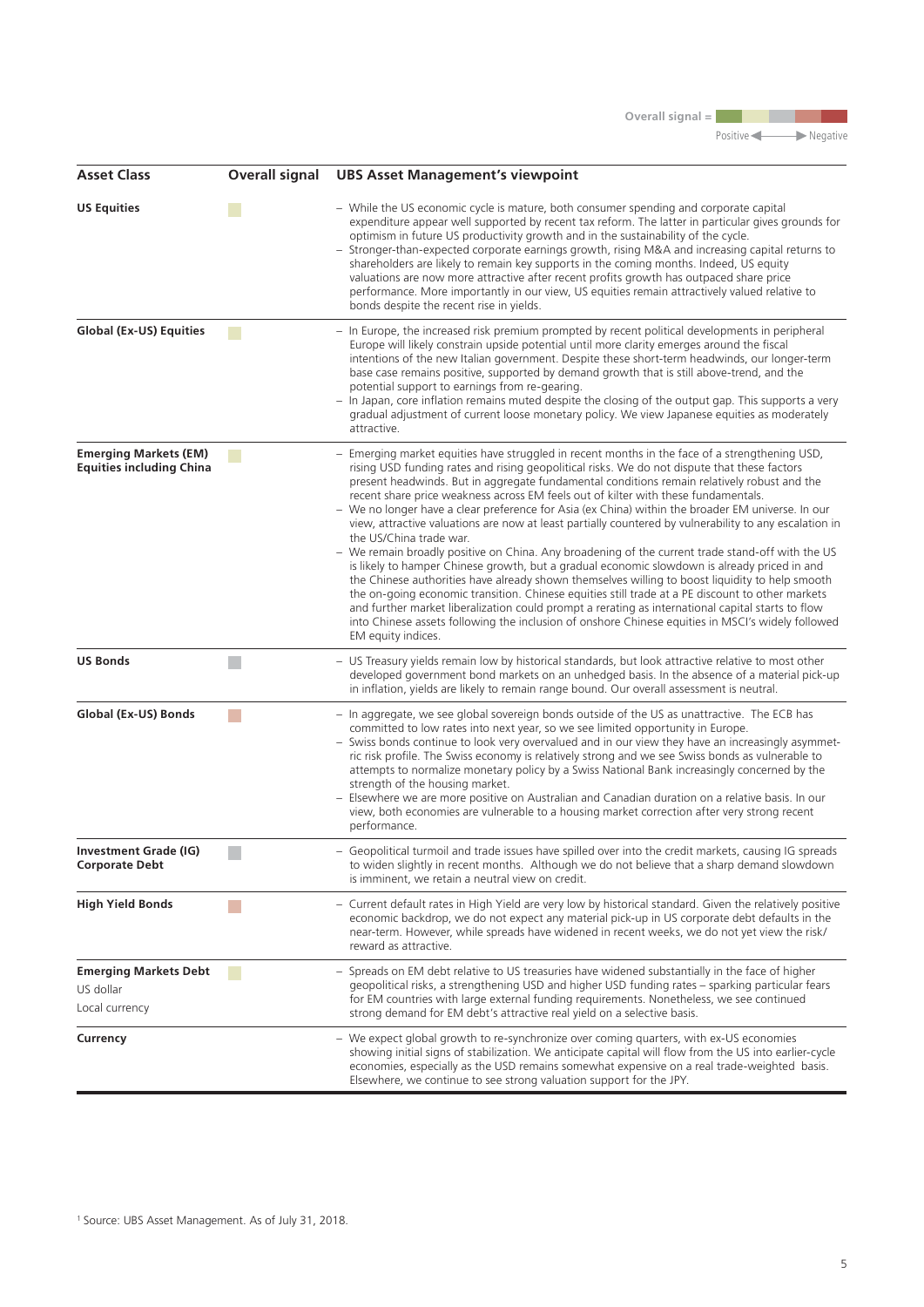#### **For marketing and information purposes by UBS. For global professional / qualifed / institutional clients and investors and US retail clients and investors.**

This document does not replace portfolio and fund-specific materials. Commentary is at a macro or strategy level and is not with reference to any registered or other mutual fund.

#### **Americas**

The views expressed are a general guide to the views of UBS Asset Management as of July 2018. The information contained herein should not be considered a recommendation to purchase or sell securities or any particular strategy or fund. Commentary is at a macro level and is not with reference to any investment strategy, product or fund offered by UBS Asset Management. The information contained herein does not constitute investment research, has not been prepared in line with the requirements of any jurisdiction designed to promote the independence of investment research and is not subject to any prohibition on dealing ahead of the dissemination of investment research. The information and opinions contained in this document have been compiled or arrived at based upon information obtained from sources believed to be reliable and in good faith. All such information and opinions are subject to change without notice. Care has been taken to ensure its accuracy but no responsibility is accepted for any errors or omissions herein. A number of the comments in this document are based on current expectations and are considered "forward-looking statements." Actual future results, however, may prove to be different from expectations. The opinions expressed are a refection of UBS Asset Management's best judgment at the time this document was compiled, and any obligation to update or alter forward-looking statements as a result of new information, future events or otherwise is disclaimed. Furthermore, these views are not intended to predict or guarantee the future performance of any individual security, asset class or market generally, nor are they intended to predict the future performance of any UBS Asset Management account, portfolio or fund.

#### **EMEA**

The information and opinions contained in this document have been compiled or arrived at based upon information obtained from sources believed to be reliable and in good faith, but is not guaranteed as being accurate, nor is it a complete statement or summary of the securities, markets or developments referred to in the document. UBS AG and / or other members of the UBS Group may have a position in and may make a purchase and / or sale of any of the securities or other fnancial instruments mentioned in this document. Before investing in a product please read the latest prospectus carefully and thoroughly. Units of UBS funds mentioned herein may not be eligible for sale in all jurisdictions or to certain categories of investors and may not be offered, sold or delivered in the United States. The information mentioned herein is not intended to be construed as a solicitation or an offer to buy or sell any securities or related fnancial instruments. Past performance is not a reliable indicator of future results. The performance shown does not take account of any commissions and costs charged when subscribing to and redeeming units. Commissions and costs have a negative impact on performance. If the currency of a fnancial product or fnancial service is different from your reference currency, the return can increase or decrease as a result of currency fuctuations. This information pays no regard to the specifc or future investment objectives, fnancial or tax situation or particular needs of any specific recipient. The details and opinions contained in this document are provided by UBS without any guarantee or warranty and are for the recipient's personal use and information purposes only. This document may not be reproduced, redistributed or republished for any purpose without the written permission of UBS AG. This document contains statements that constitute "forward-looking statements", including, but not limited to, statements relating to our future business development. While these forward-looking statements represent our judgments and future expectations concerning the development of our business, a number of risks, uncertainties and other important factors could cause actual developments and results to differ materially from our expectations.

#### **UK**

Issued in the UK by UBS Asset Management (UK) Ltd. Authorised and regulated by the Financial Conduct Authority.

#### **APAC**

This document and its contents have not been reviewed by, delivered to or registered with any regulatory or other relevant authority in APAC. This document is for informational purposes and should not be construed as an offer or invitation to the public, direct or indirect, to buy or sell securities. This document is intended for limited distribution and only to the extent permitted under applicable laws in your jurisdiction. No representations are made with respect to the eligibility of any recipients of this document to acquire interests in securities under the laws of your jurisdiction. Using, copying, redistributing or republishing any part of this document without prior written permission from UBS Asset Management is prohibited. Any statements made regarding investment performance objectives, risk and/or return targets shall not constitute a representation or warranty that such objectives or expectations will be achieved or risks are fully disclosed. The information and opinions contained in this document is based upon information obtained from sources believed to be reliable and in good faith but no responsibility is accepted for any misrepresentation, errors or omissions. All such information and opinions are subject to change without notice. A number of comments in this document are based on current expectations and are considered "forward-looking statements". Actual future results may prove to be different from expectations and any unforeseen risk or event may arise in the future. The opinions expressed are a refection of UBS Asset Management's judgment at the time this document is compiled and any obligation to update or alter forward-looking statements as a result of new information, future events, or otherwise is disclaimed. You are advised to exercise caution in relation to this document. The information in this document does not constitute advice and does not take into consideration your investment objectives, legal, fnancial or tax situation or particular needs in any other respect. Investors should be aware that past performance of investment is not necessarily indicative of future performance. Potential for profit is accompanied by possibility of loss. If you are in any doubt about any of the contents of this document, you should obtain independent professional advice.

#### **Australia**

This document is provided by UBS Asset Management (Australia) Ltd, ABN 31 003 146 290 and AFS License No. 222605.

#### **China**

The securities may not be offered or sold directly or indirectly in the People's Republic of China (the "PRC"). Neither this document or information contained or incorporated by reference herein relating to the securities, which have not been and will not be submitted to or approved/ verifed by or registered with the China Securities Regulatory Commission ("CSRC") or other relevant governmental authorities in the PRC pursuant to relevant laws and regulations, may be supplied to the public in the PRC or used in connection with any offer for the subscription or sale of the Securities in the PRC. The securities may only be offered or sold to the PRC investors that are authorized to engage in the purchase of Securities of the type being offered or sold. PRC investors are responsible for obtaining all relevant government regulatory approvals/licenses, verifcation and/or registrations themselves, including, but not limited to, any which may be required from the CSRC, the State Administration of Foreign Exchange and/or the China Banking Regulatory Commission, and complying with all relevant PRC regulations, including, but not limited to, all relevant foreign exchange regulations and/or foreign investment regulations.